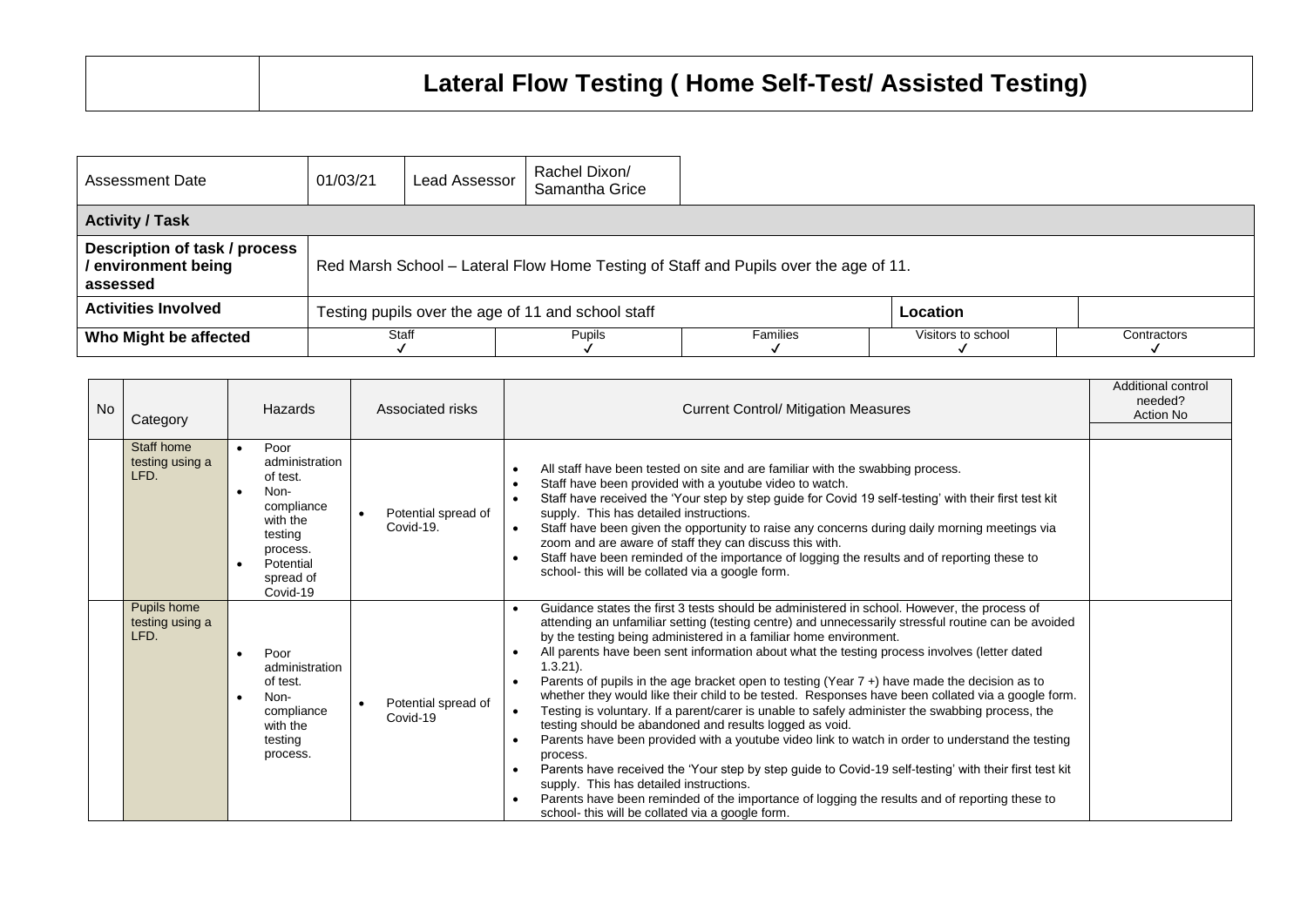## **Lateral Flow Testing ( Home Self-Test/ Assisted Testing)**

|   | <b>LFD KITS</b><br>SUPPLY and<br><b>DISTRIBUTION</b>          | <b>Stock Shortages</b><br>(LFD kits)                                                       | Unable to test so<br>cannot detect<br>asymptotic cases.<br>Potential spread of<br>$\bullet$<br>Covid-19.                                                                                                                     | Covid-19 coordinator regularly monitor stock levels.<br>$\bullet$<br>DfE are currently sending supplies of LFD kits without the need for school to order them.<br>$\bullet$<br>From the 15 <sup>th</sup> March, school will re-order test kits themselves.<br>$\bullet$<br>School have asked to be notified by staff/ pupils if there is a void test result.<br>Kits are stored and monitored away from general school access to prevent misplaced tests.<br>$\bullet$                                                                                                                                                                                                                                     |  |
|---|---------------------------------------------------------------|--------------------------------------------------------------------------------------------|------------------------------------------------------------------------------------------------------------------------------------------------------------------------------------------------------------------------------|------------------------------------------------------------------------------------------------------------------------------------------------------------------------------------------------------------------------------------------------------------------------------------------------------------------------------------------------------------------------------------------------------------------------------------------------------------------------------------------------------------------------------------------------------------------------------------------------------------------------------------------------------------------------------------------------------------|--|
| 2 |                                                               | Unavailable<br>storage between<br>2-30 degrees C<br>(LFD kits)                             | <b>Results</b><br>$\bullet$<br>inaccurate/<br>void results.<br>Potential<br>spread of<br>Covid-19.                                                                                                                           | Test kits are stored in the main school building where the temperature remains within the<br>agreed range.<br>When test kits arrive, they will be placed in the entrance foyer to ensure the temperature<br>remains above 2 degrees.<br>Staff/ parents have received documentation explaining how test kits should be stored in the<br>home environment (see page 5 of your step by step guide for Covid-19 self-testing).                                                                                                                                                                                                                                                                                 |  |
| 3 |                                                               | <b>LFD</b> distribution<br>management and<br>tracking (LFD kits)                           | Misplaced test<br>$\bullet$<br>kits.<br>Void/ faulty<br>tests.<br>Potential<br>shortage of<br>testing<br>supplies.                                                                                                           | Covid-19 coordinator has a system in place for monitoring the issuing of test kit supplies (see<br>Covid-19 home testing log database).<br>Staff and pupils must inform school if they void a test or if they are on their final test and have<br>not received a new testing kit.<br>Covid-19 coordinator will ensure that testing kits are ordered in enough time to allow for<br>routine testing to take place.                                                                                                                                                                                                                                                                                          |  |
| 4 |                                                               | Safe distribution of<br>kits (LFD kits)                                                    | Potential<br>spread of<br>Covid-19<br>through lack of<br>social<br>distancing.<br>Safe handling<br>of testing kits<br>(PPE)                                                                                                  | Covid-19 coordinator will ensure that the testing kit, privacy notice and step by step guide are<br>supplied with the first testing kit. The step by step guide will be supplied with each<br>subsequent testing kit.<br>Each testing kit will be named and will be delivered to class bubbles by a member of staff.<br>This staff member will handle the testing kits wearing PPE (face mask and gloves)<br>A google form will be sent after testing kits have been delivered to each classroom.<br>Staff/parents must complete the google form to 'sign' to say they have received their testing<br>kit. If staff/parents indicate on the form they have not received their kit, this will be rectified. |  |
| 5 |                                                               | Timely re-<br>distribution of kits<br>before staff/pupils<br>run out of them<br>(LFD kits) | Misplaced test<br>$\bullet$<br>kits.<br>Poor supply<br>chain of test<br>kits leading to<br>unable to test.<br>Unable to test<br>prior to<br>entering the<br>school site<br>leading to<br>potential<br>spread of<br>Covid-19. | Covid-19 coordinator will ensure that a further testing kit is delivered to class bubbles when<br>staff/pupils have used their 6 <sup>th</sup> test of a testing kit (in case of a void test on test 7).<br>Staff/parents must inform school if they have a void result as this may mean they need a<br>testing kit earlier than the next planned testing kit date.<br>A google form will be sent after testing kits have been delivered to each classroom.<br>Staff/parents must complete the google form to 'sign' to say they have received their testing<br>kit. If staff/ parents indicate on the form they have not received their kit, this will be rectified.                                      |  |
| 6 | <b>RESULTS</b><br><b>REPORTING</b><br>and<br><b>RECORDING</b> | Reporting of only<br>positive results<br>(LFD test<br>reporting)                           | <b>Unknown</b><br>results leading<br>to potential                                                                                                                                                                            | The 'Your step by step guide for Covid-19 self testing' booklet will be sent with each test kit.<br>This details how to complete the testing process and how to report a case via NHS test and<br>trace website or by calling 119.                                                                                                                                                                                                                                                                                                                                                                                                                                                                         |  |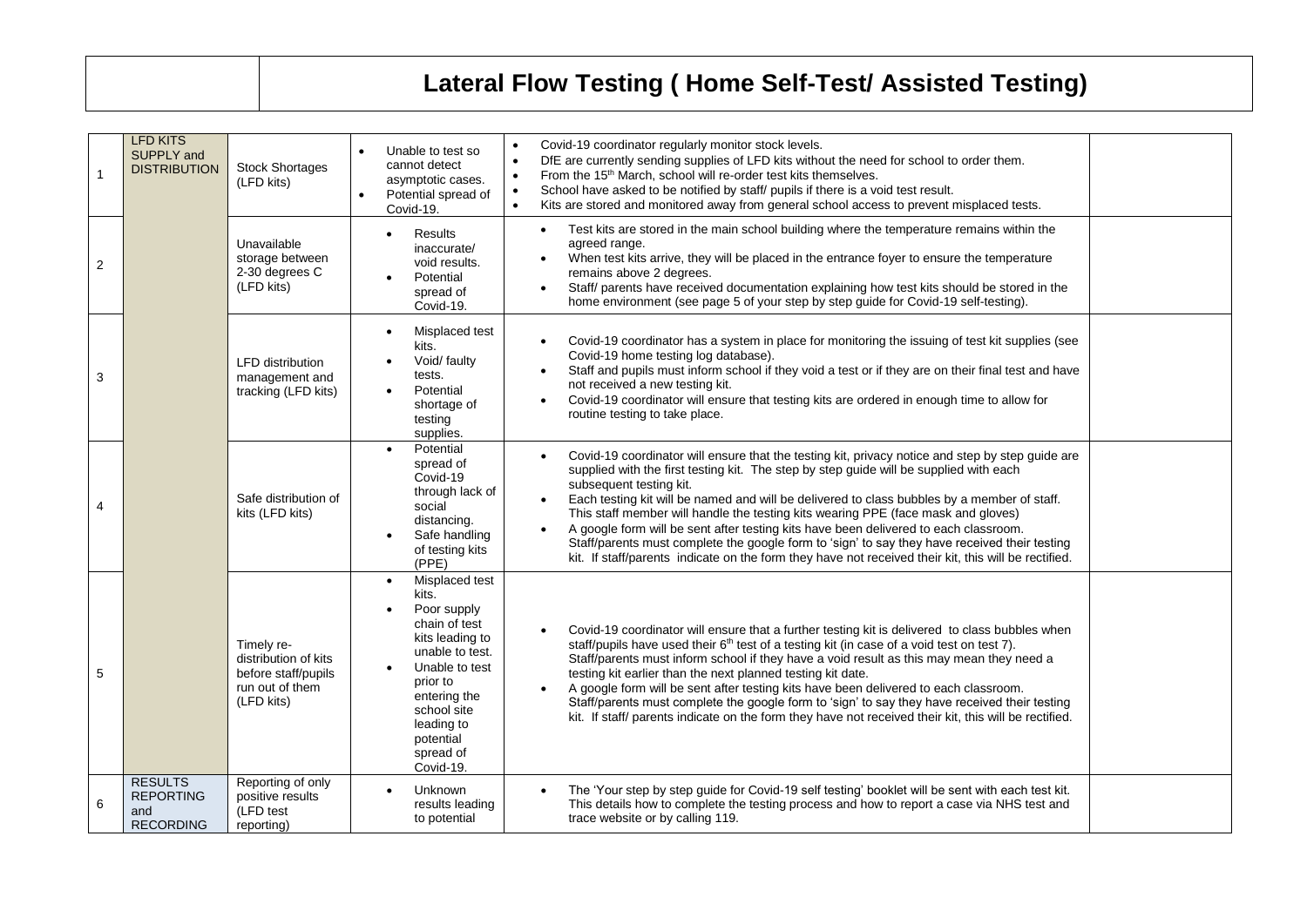## **Lateral Flow Testing ( Home Self-Test/ Assisted Testing)**

|                |                                                 |                                                                                                                                               | spread of<br>Covid-19.<br>Insufficient<br>time for staff<br>to activate<br>covid-19<br>contact<br>tracing.        | Those undertaking a lateral flow test will receive a google form each Monday and Thursday<br>during school term time asking for:<br>Name<br>Have you taken your lateral flow test<br>What was the result?<br>This will allow results to be monitored in school and appropriate advice given to those who<br>have a void/ positive case.                                                   |  |
|----------------|-------------------------------------------------|-----------------------------------------------------------------------------------------------------------------------------------------------|-------------------------------------------------------------------------------------------------------------------|-------------------------------------------------------------------------------------------------------------------------------------------------------------------------------------------------------------------------------------------------------------------------------------------------------------------------------------------------------------------------------------------|--|
| $\overline{7}$ |                                                 | Poor result<br>reporting<br>compliance to<br>schools (LFD test<br>reporting)                                                                  | Spread of<br>$\bullet$<br>Covid-19.<br>Potential<br>positive case<br>entering<br>school.                          | Google form sent on a Monday and Thursday morning - this acts as a reminder to complete<br>the test.<br>Compliance monitored via the google form responses and entered onto the 'Home testing<br>results log' database by school staff.                                                                                                                                                   |  |
| 8              |                                                 | Reporting of<br>incidents to school<br>to help school<br>identify emerging<br>issues and<br>escalate to<br>DfE/DHSC (LFD<br>test reporting)   | Issues with<br>testing<br>supplies<br>leading to<br>inaccurate<br>results or<br>unable to<br>carry out a<br>test. | Void tests are reported via our google form procedures.<br>If a number of void tests from one batch are identified, this will be reported to the DfE via the<br>LFD test reporting system.                                                                                                                                                                                                |  |
| 9              |                                                 | Incident escalation<br>protocols and<br>feedback loop<br>(LFD test<br>reporting)                                                              | Not informed<br>of a positive<br>case.                                                                            | School will action their covid-19 procedures for identifying close contacts as soon as they are<br>informed of a positive case. There is a dedicated email address for this outside of school<br>hours. covidpositive@redmarsh.lancs.sch.uk<br>DfE daily bulletin will be monitored by school staff.<br>Guidance and risk assessments reviewed regularly.                                 |  |
| 10             | <b>BUSINESS</b><br><b>CONTINUITY</b>            | Managing<br>business continuity<br>with increase in<br>number of cases<br>and staff self-<br>isolating<br>(Asymptomatic<br>testing impact)    | Not enough<br>staff to<br>support pupils<br>within a<br>bubble.<br>leading to<br>whole bubble<br>closure.         | Continue to follow whole school Covid-19 risk assessment to reduce risk of asymptomatic<br>cases in school. Eg. Handwashing, ventilation, masks.<br>Staffing will be reviewed on a daily basis and decisions will be made as required.<br>Supply avenues may be used as a short term solution.<br>A positive case in a class bubble, at present, would cause whole bubble self-isolation. |  |
| 11             | COVID and<br><b>OUTBREAK</b><br><b>RESPONSE</b> | Managing public<br>health response<br>with increase in<br>number of cases<br>and staff self-<br>isolating<br>(Asymptomatic<br>testing impact) | Not enough<br>staff to<br>support pupils<br>within a<br>bubble,<br>leading to<br>whole bubble<br>closure.         | We have a dedicated team of cleaning staff.<br>There is increased cleaning procedures throughout the school day.<br>Deep cleans of any areas that have a confirmed positive case.<br>Engagement with Public Health England as required.<br>If there are multiple confirmed cases, more specialised deep cleaning by a private company<br>may take place.                                  |  |
| 12             | <b>COMMS</b> and<br><b>ENGAGEMENT</b>           | Stakeholder<br>management (<br>communication<br>and engagement)                                                                               | Lack of<br>engagement<br>from staff.                                                                              | Clear communication via letter, google form, text (group call) and through daily briefings via<br>zoom for staff.<br>Staff and families have access to the school phone number during school hours to discuss<br>any issues or concerns relating to testing.                                                                                                                              |  |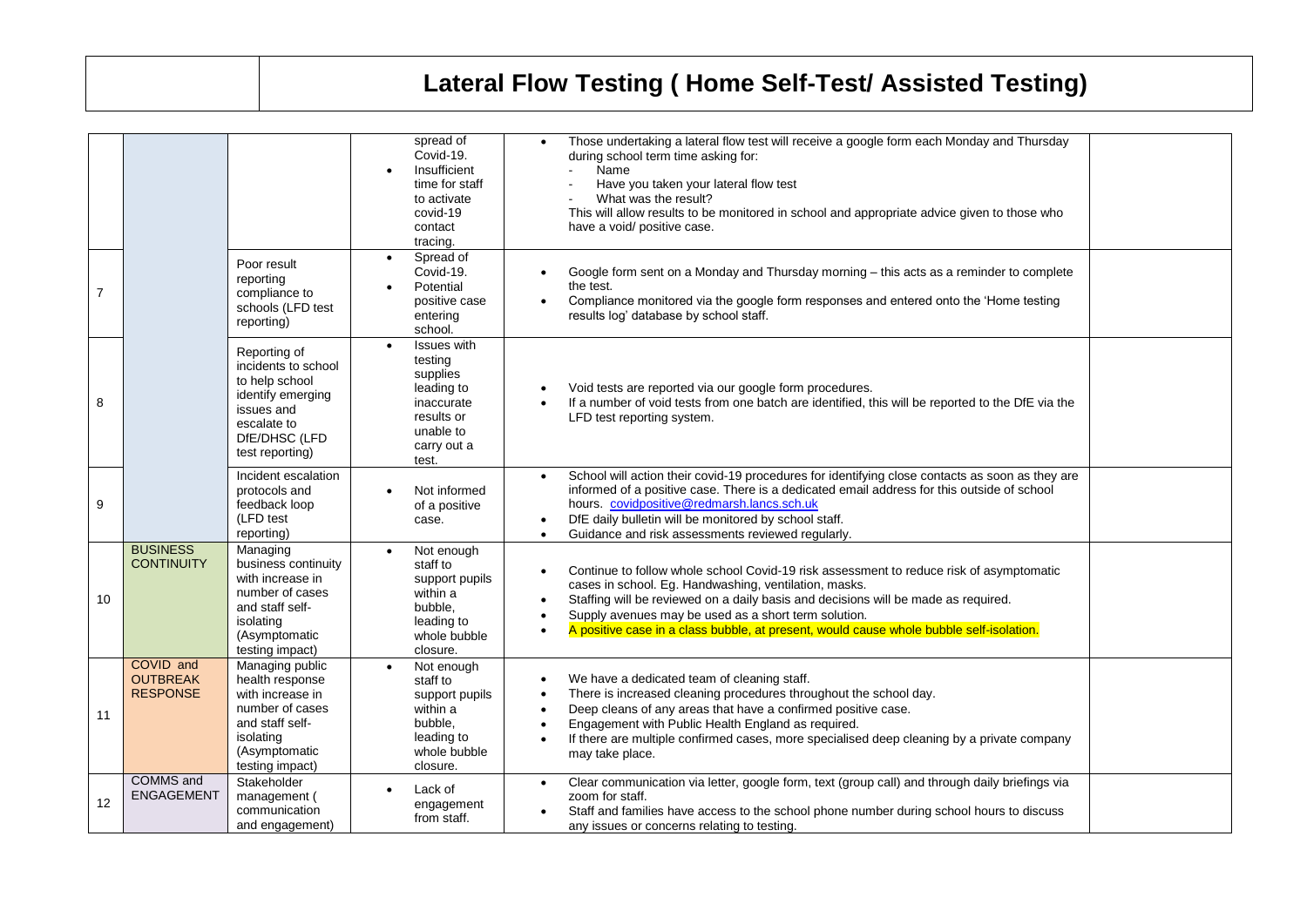| Lateral Flow Testing (Home Self-Test/ Assisted Testing) |
|---------------------------------------------------------|
|                                                         |

| (Asymptomatic<br>testing impact) | ∟ack of<br>engagement<br>from<br>pupils/families. | If a positive lateral flow test is confirmed out of school hours, staff and families have been<br>provided with the procedures to follow to book a confirmatory PCR test and can alert school<br>of a positive lateral flow test using the email address covidpositive@redmarsh.lancs.sch.uk |  |
|----------------------------------|---------------------------------------------------|----------------------------------------------------------------------------------------------------------------------------------------------------------------------------------------------------------------------------------------------------------------------------------------------|--|
|                                  |                                                   |                                                                                                                                                                                                                                                                                              |  |

| <b>Control Improvements</b> |                                                                                                                    |                            |                                                                   |                |  |  |  |
|-----------------------------|--------------------------------------------------------------------------------------------------------------------|----------------------------|-------------------------------------------------------------------|----------------|--|--|--|
| Action No                   | Recommended additional control measures                                                                            | Responsibility             | Target<br>Date                                                    | Date completed |  |  |  |
|                             | This risk assessment is monitored and updated regularly as part of the school and programme<br>governance process. | Rachel                     | As<br>required                                                    |                |  |  |  |
| $\overline{2}$              | Communication to all relevant staff                                                                                | Rachel<br>Sam<br>Catherine | Initially on<br>3.3.21,<br>then as<br>informatio<br>n<br>changes. |                |  |  |  |
| 3                           | Communication to all relevant parents/carers                                                                       | Catherine<br>Rachel        | Initially on<br>1.3.21,<br>then as<br>informatio<br>n<br>changes. |                |  |  |  |
|                             |                                                                                                                    |                            |                                                                   |                |  |  |  |
|                             |                                                                                                                    |                            |                                                                   |                |  |  |  |

**Additional Notes**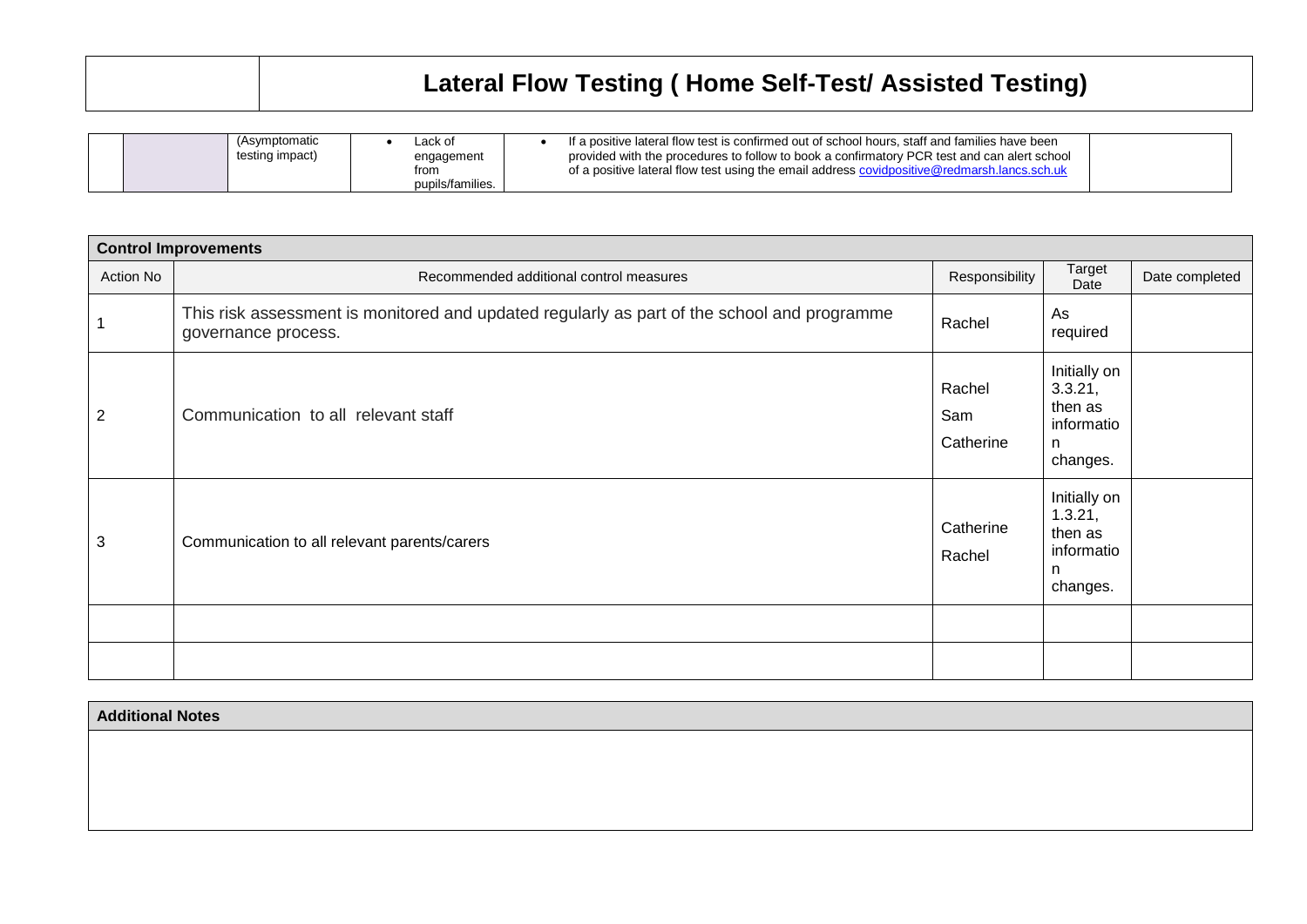| <b>Declaration -</b> If the above control measures are implemented the risks posed by the task / process / environment assessed will be controlled to be as low as is reasonably practicable. |                                |  |             |  |  |  |  |
|-----------------------------------------------------------------------------------------------------------------------------------------------------------------------------------------------|--------------------------------|--|-------------|--|--|--|--|
| Persons involved in assessment                                                                                                                                                                | I Rachel Dixon/ Samantha Grice |  |             |  |  |  |  |
| Signature of Lead Assessor                                                                                                                                                                    | Rachel Dixon/ Samantha Grice   |  | Date 3.3.21 |  |  |  |  |

| Reviews - this assessment should be reviewed at intervals no greater than 12 months or when there are changes in operational procedure, personnel, the work environment or<br>following an incident |          |                |           |  |                |          |                |           |
|-----------------------------------------------------------------------------------------------------------------------------------------------------------------------------------------------------|----------|----------------|-----------|--|----------------|----------|----------------|-----------|
| Review<br>date                                                                                                                                                                                      | Comments | Reviewed<br>by | Signature |  | Review<br>date | Comments | Reviewed<br>by | Signature |
|                                                                                                                                                                                                     |          |                |           |  |                |          |                |           |
|                                                                                                                                                                                                     |          |                |           |  |                |          |                |           |
|                                                                                                                                                                                                     |          |                |           |  |                |          |                |           |
|                                                                                                                                                                                                     |          |                |           |  |                |          |                |           |